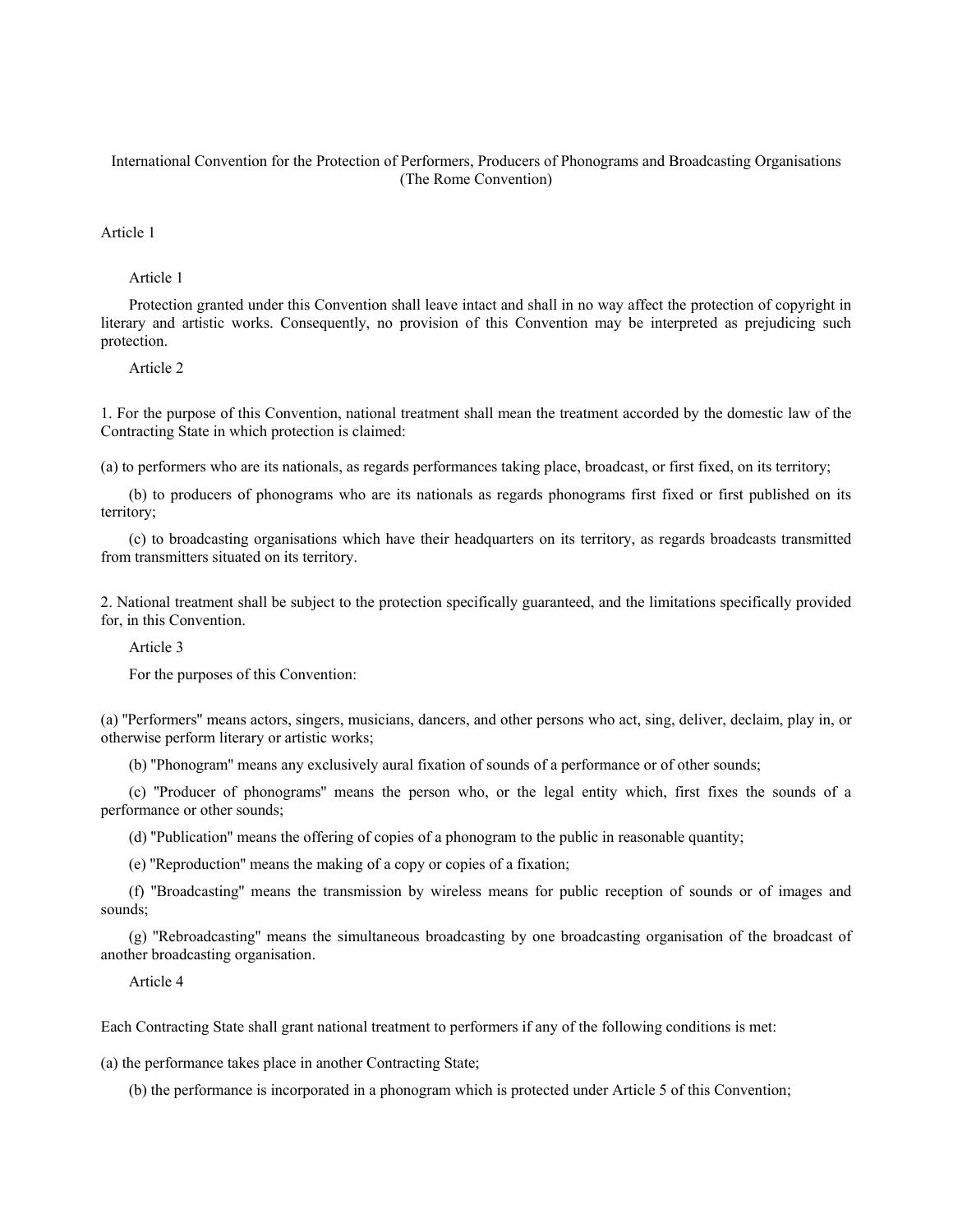(c) the performance, not being fixed on a phonogram, is carried by a broadcast which is protected by Article 6 of this Convention.

Article 5

1. Each Contracting State shall grant national treatment to producers of phonograms if any of the following conditions is met:

(a) the producer of the phonogram is a national of another Contracting State (criterion of nationality);

- (b) the first fixation of the sound was made in another Contracting State (criterion of fixation);
- (c) the phonogram was first published in another Contracting State (criterion of publication).

2. If a phonogram was first published in a non-contracting State but if it was also published, within 30 days of its first publication, in a Contracting State (simultaneous publication), it shall be considered as first published in the Contracting State.

3. By means of a notification deposited with the Secretary-General of the United Nations, any Contracting State may declare that it will not apply the criterion of publication or, alternatively, the criterion of fixation. Such notification may be deposited at the time of ratification, acceptance or accession, or at any time thereafter; in the last case, it shall become effective six months after it has been deposited.

### Article 6

1. Each Contracting State shall grant national treatment to broadcasting organisations if either of the following conditions is met:

(a) the headquarters of the broadcasting organisation is situated in another Contracting State;

(b) the broadcast was transmitted from a transmitter situated in another Contracting State.

2. By means of a notification deposited with the Secretary-General of the United Nations, any Contracting State may declare that it will protect broadcasts only if the headquarters of the broadcasting organisation is situated in another Contracting State and the broadcast was transmitted from a transmitter situated in the same Contracting State. Such notification may be deposited at the time of ratification, acceptance or accession, or at any time thereafter; in the last case, it shall become effective six months after it has been deposited.

Article 7

1. The protection provided for performers by this Convention shall include the possibility of preventing:

(a) the broadcasting and the communication to the public, without their consent, of their performance, except where the performance used in the broadcasting or the public communication is itself already a broadcast performance or is made from a fixation;

(b) the fixation, without their consent, of their unfixed performance;

(c) the reproduction, without their consent, of a fixation of their performance:

(i) if the original fixation itself was made without their consent;

(ii) if the reproduction is made for purposes different from those for which the performers gave their consent;

(iii) if the original fixation was made in accordance with the provisions of Article 15, and the reproduction is made for purposes different from those referred to in those provisions.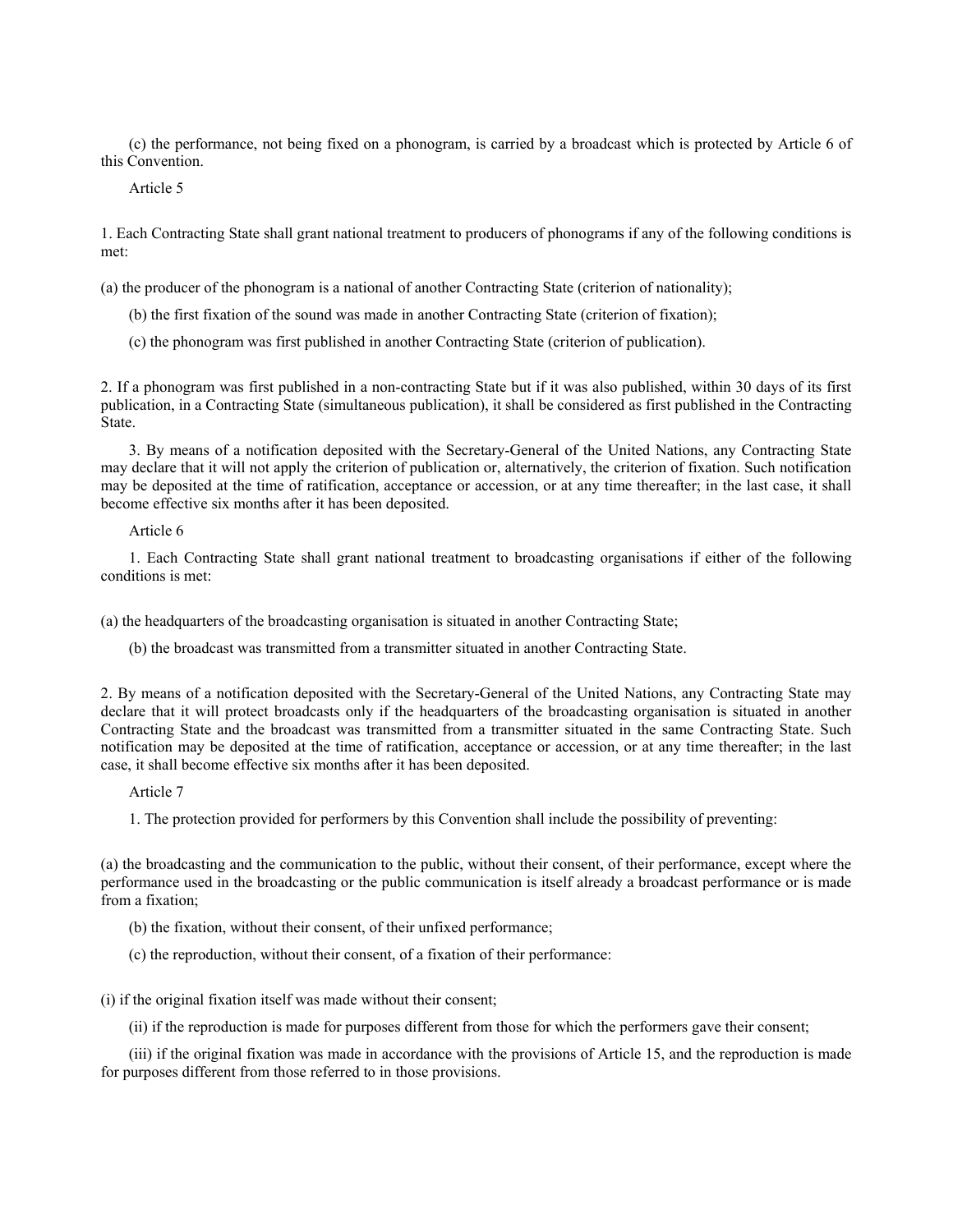2. (1) If broadcasting was consented to by the performers, it shall be a matter for the domestic law of the Contracting State where protection is claimed to regulate the protection against rebroadcasting, fixation for broadcasting purposes, and the reproduction of such fixation for broadcasting purposes.

(2) The terms and conditions governing the use by broadcasting organisations of fixations made for broadcasting purposes shall be determined in accordance with the domestic law of the Contracting State where protection is claimed.

(3) However, the domestic law referred to in sub-paragraphs (1) and (2) of this paragraph shall not operate to deprive performers of the ability to control, by contract, their relations with broadcasting organisations.

### Article 8

Any Contracting State may, by its domestic laws and regulations, specify the manner in which performers will be represented in connection with the exercise of their rights if several of them participate in the same performance.

### Article 9

Any Contracting State may, by its domestic laws and regulations, extend the protection provided for in this Convention to artists who do not perform literary or artistic works.

#### Article 10

Producers of phonograms shall enjoy the right to authorize or prohibit the direct or indirect reproduction of their phonograms.

## Article 11

If, as a condition of protecting the rights of producers of phonograms, or of performers, or both, in relation to phonograms, a Contracting State, under its domestic law, requires compliance with formalities, these shall be considered as fulfilled if all the copies in commerce of the published phonogram or their containers bear a notice consisting of the symbol p, accompanied by the year date of the first publication, placed in such a manner as to give reasonable notice of claim of protection; and if the copies or their containers do not identify the producer or the licensee of the producer (by carrying his name, trademark or other appropriate designation), the notice shall also include the name of the owner of the rights of the producer; and, furthermore, if the copies or their containers do not identify the principal performers, the notice shall also include the name of the person who, in the country in which the fixation was effected, owns the rights of such performers.

### Article 12

If a phonogram published for commercial purposes, or a reproduction of such phonogram, is used directly for broadcasting or for any communication to the public, a single equitable remuneration shall be paid by the user to the performers, or to the producers of the phonograms, or to both. Domestic law may, in the absence of agreement between these parties, lay down the conditions as to the sharing of this remuneration.

### Article 13

Broadcasting organisations shall enjoy the right to authorize or prohibit:

- (a) the rebroadcasting of their broadcasts;
- (b) the fixation of their broadcasts;
- (c) the reproduction:

### (i) of fixations, made without their consent, of their broadcasts;

(ii) of fixations, made in accordance with the provisions of Article 15, of their broadcasts, if the reproduction is made for purposes different from those referred to in those provisions;

(d) the communication to the public of their television broadcasts if such communication is made in places accessible to the public against payment of an entrance fee; it shall be a matter for the domestic law of the State where protection of this right is claimed to determine the conditions under which it may be exercised.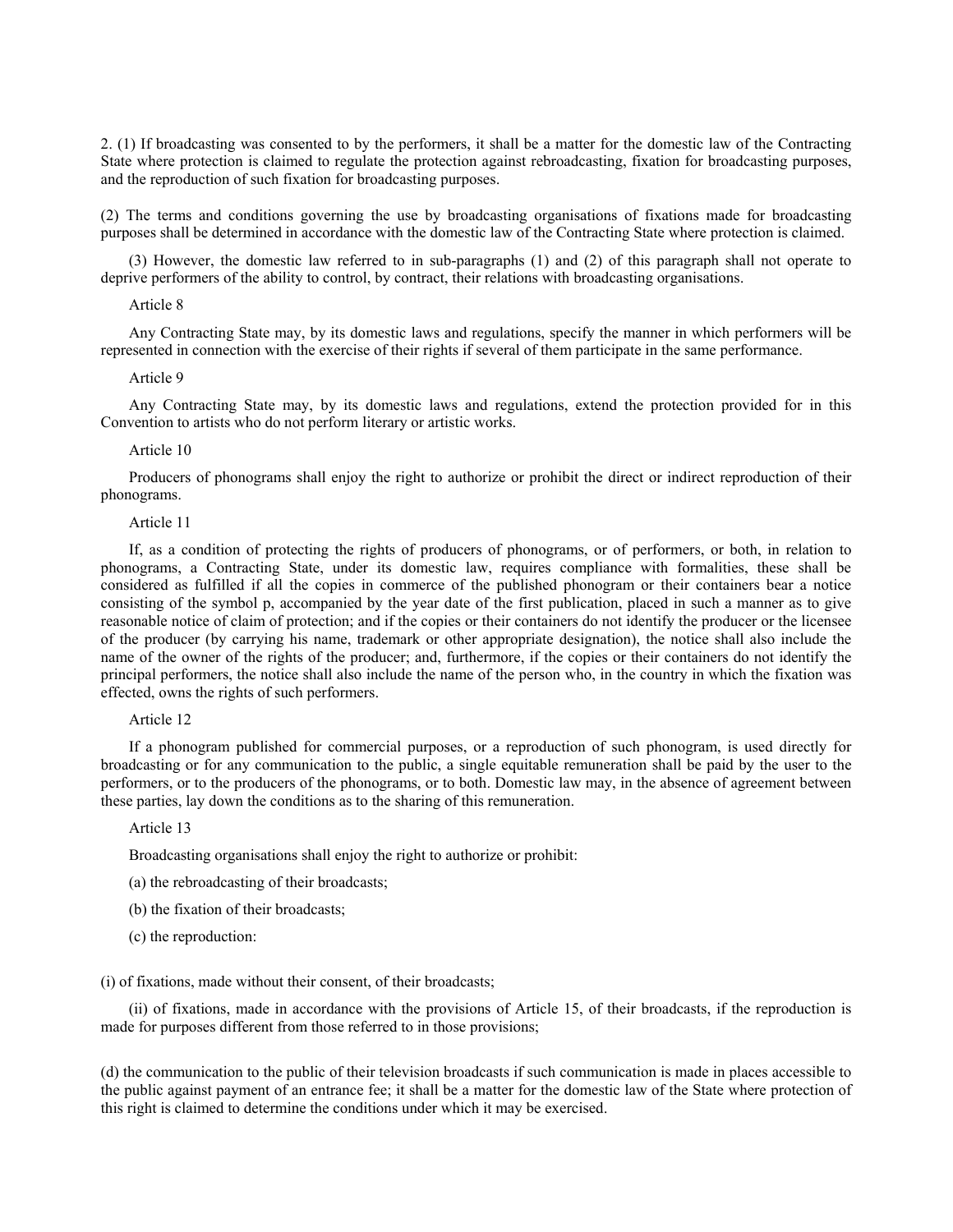Article 14

The term of protection to be granted under this Convention shall last at least until the end of a period of 20 years computed from the end of the year in which:

(a) the fixation was made--for phonograms and for performances incorporated therein;

(b) the performance took place--for performances not incorporated in phonograms;

(c) the broadcast took place--for broadcasts.

Article 15

1. Any Contracting State may, in its domestic laws and regulations, provide for exceptions to the protection guaranteed by this Convention as regards:

(a) private use;

(b) use of short excerpts in connection with the reporting of current events;

(c) ephemeral fixation by a broadcasting organisation by means of its own facilities and for its own broadcasts;

(d) use solely for the purposes of teaching or scientific research.

2. Irrespective of paragraph 1 of this Article, any Contracting State may, in its domestic laws and regulations, provide for the same kinds of limitations with regard to the protection of performers, producers of phonograms and broadcasting organisations, as it provides for, in its domestic laws and regulations, in connection with the protection of copyright in literary and artistic works. However, compulsory licenses may be provided for only to the extent to which they are compatible with this Convention.

Article 16

1. Any State, upon becoming party to this Convention, shall be bound by all the obligations and shall enjoy all the benefits thereof. However, a State may at any time, in a notification deposited with the Secretary-General of the United Nations, declare that:

(a) as regards Article 12:

(i) it will not apply the provisions of that Article;

(ii) it will not apply the provisions of that Article in respect of certain uses;

(iii) as regards phonograms the producer of which is not a national of another Contracting State, it will not apply that Article;

(iv) as regards phonograms the producer of which is a national of another Contracting State, it will limit the protection provided for by that Article to the extent to which, and to the term for which the latter State grants protection to phonograms first fixed by a national of the State making the declaration; however, the fact that the Contracting State of which the producer is a national does not grant the protection to the same beneficiary or beneficiaries as the State making the declaration shall not be considered as a difference in the extent of the protection;

(b) as regards Article 13, it will not apply item (d) of that Article; if a Contracting State makes such a declaration, the other Contracting States shall not be obliged to grant the right referred to in Article 13, item (d), to broadcasting organizations whose headquarters are in that State.

2. If the notification referred to in paragraph 1 of this Article is made after the date of the deposit of the instrument of ratification, acceptance or accession, the declaration will become effective six months after it has been deposited.

Article 17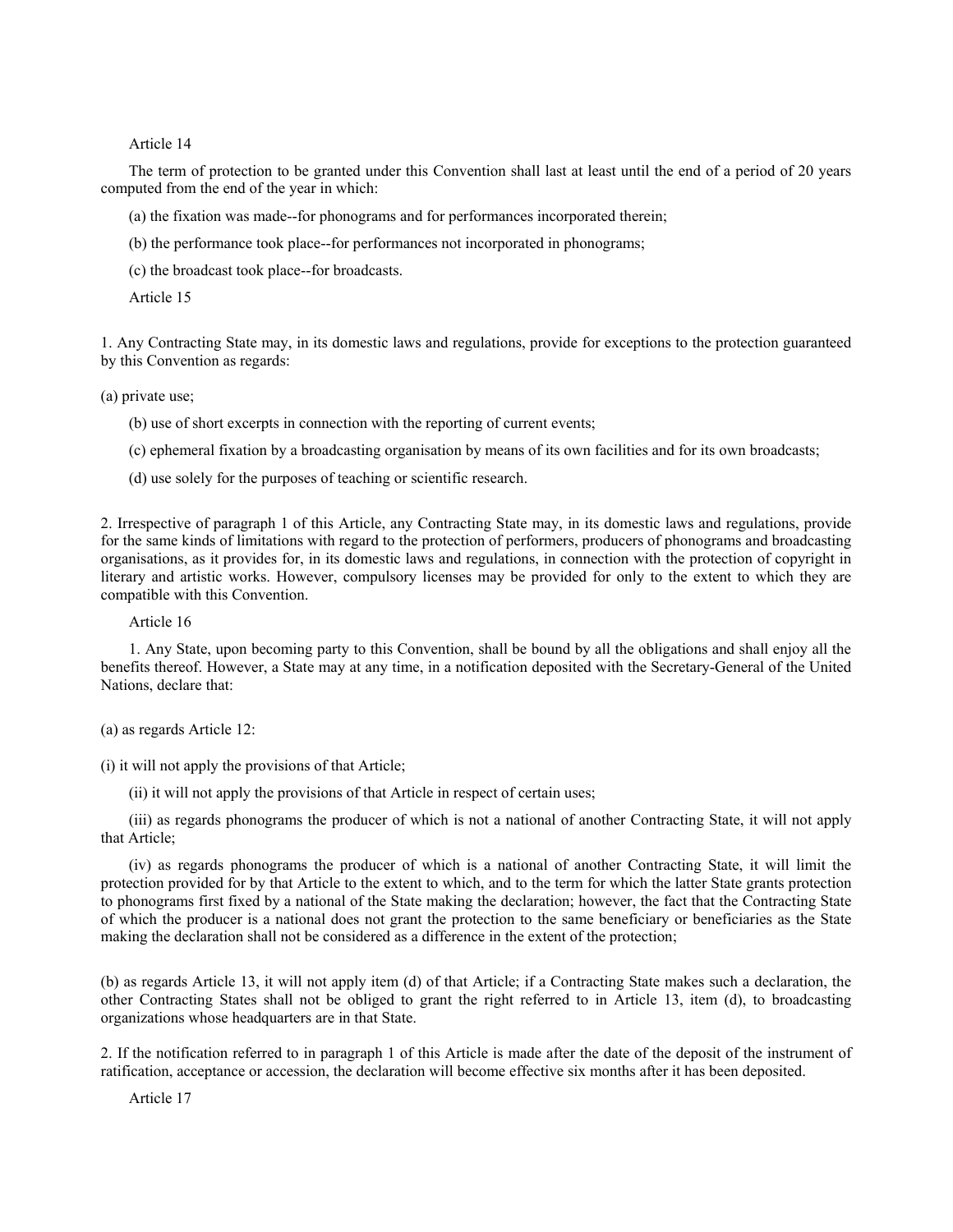Any State which, on October 26, 1961, grants protection to producers of phonograms solely on the basis of the criterion of fixation may, by a notification deposited with the Secretary-General of the United Nations at the tine of ratification, acceptance or accession, declare that it will apply, for the purposes of Article 5, the criterion of fixation alone and, for the purposes of paragraph  $1(a)(iii)$  and (iv) of Article 16, the criterion of fixation instead of the criterion of nationality.

### Article 18

Any State which has deposited a notification under paragraph 3 of Article 5, paragraph 2 of Article 6, paragraph 1 of Article 16 or Article 17, may, by a further notification deposited with the Secretary-General of the United Nations, reduce its scope or withdraw it.

### Article 19

Notwithstanding anything in this Convention, once a performer has consented to the incorporation of his performance in a visual or audio-visual fixation, Article 7 shall have no further application.

### Article 20

1. This Convention shall not prejudice rights acquired in any Contracting State before the date of coming into force of this Convention for that State.

2. No Contracting State shall be bound to apply the provisions of this Convention to performances or broadcasts which took place, or to phonograms which were fixed, before the date of coming into force of this Convention for that State.

## Article 21

The protection provided for in this Convention shall not prejudice any protection otherwise secured to performers, producers of phonograms and broadcasting organisations.

### Article 22

Contracting States reserve the right to enter into special agreements among themselves in so far as such agreements grant to performers, producers of phonograms or broadcasting organisations more extensive rights than those granted by this Convention or contain other provisions not contrary to this Convention.

#### Article 23

This Convention shall be deposited with the Secretary-General of the United Nations. It shall be open until June 30, 1962 for signature by any State invited to the Diplomatic Conference on the International Protection of Performers, Producers of Phonograms and Broadcasting Organisations which is a party to the Universal Copyright Convention or a member of the International Union for the Protection of Literary and Artistic Works.

#### Article 24

1. This Convention shall be subject to ratification or acceptance by the signatory States.

2. This Convention shall be open for accession by any State invited to the Conference referred to in Article 23, and by any State Member of the United Nations, provided that in either case such State is a party to the Universal Copyright Convention or a member of the International Union for the Protection of Literary and Artistic Works.

3. Ratification, acceptance or accession shall be effected by the deposit of an instrument to that effect with the Secretary-General of the United Nations.

# Article 25

1. This Convention shall come into force three months after the date of deposit of the sixth instrument of ratification, acceptance or accession.

2. Subsequently, this Convention shall come into force in respect of each state three months after the date of deposit of its instrument of ratification, acceptance or accession.

Article 26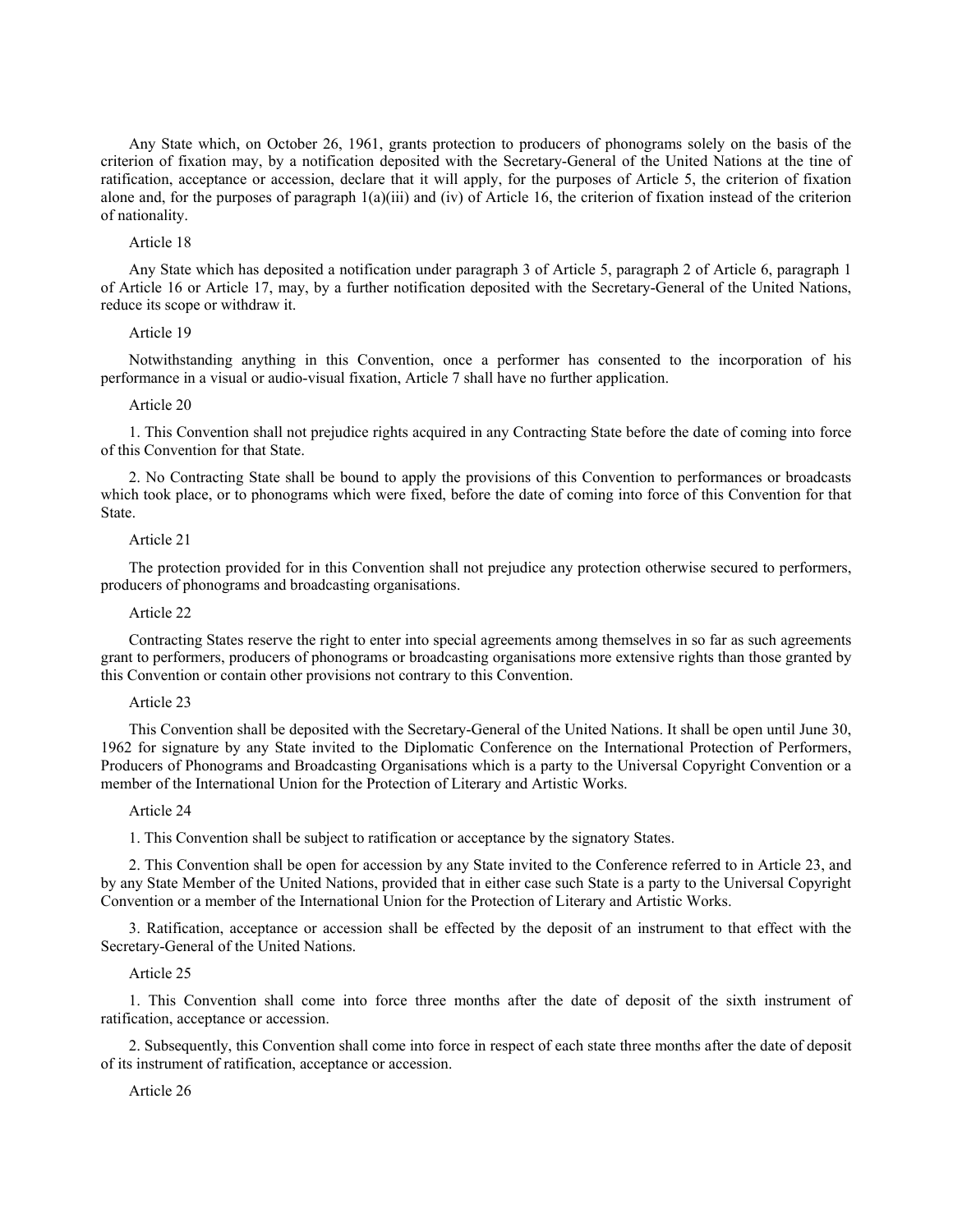1. Each Contracting State undertakes to adopt, in accordance with its Constitution, the measures necessary to ensure the application of this Convention.

2. At the time of deposit of its instrument of ratification, acceptance or accession, each State must be in a position under its domestic law to give effect to the terms of this Convention.

### Article 27

1. Any State may, at the time of ratification, acceptance or accession, or at any time thereafter, declare by notification addressed to the Secretary-General of the United Nations that this Convention shall extend to all or any of the territories for whose international relations it is responsible, provided that the Universal Copyright Convention or the International Convention for the Protection of Literary and Artistic Works applies to the territory or territories concerned. This notification shall take effect three months after the date of its receipt.

2. The notification referred to in paragraph 3 of Article 5, paragraph 2 of Article 6, paragraph 1 of Article 16 and Articles 17 and 18, may be extended to cover all or any of the territories referred to in paragraph 1 of this Article.

## Article 28

1. Any Contracting State may denounce this Convention, on its own behalf, or on behalf of all or any of the territories referred to in Article 27.

2. The denunciation shall be effected by a notification addressed to the Secretary-General of the United Nations and shall take effect 12 months after the date of receipt of the notification.

3. The right of denunciation shall not be exercised by a Contracting State before the expiry of a period of five years from the date on which the Convention came into force with respect to that State.

4. A Contracting State shall cease to be a party to this Convention from that time when it is neither a party to the Universal Copyright Convention nor a member of the International Union for the Protection of Literary and Artistic Works.

5. This Convention shall cease to apply to any territory referred to in Article 27 from that time when neither the Universal Copyright Convention nor the International Convention for the Protection of Literary and Artistic Works applies to that territory.

### Article 29

1. After this Convention has been in force for five years, any Contracting State may, by notification addressed to the Secretary-General of the United Nations, request that a conference be convened for the purpose of revising the Convention. The Secretary-General shall notify all Contracting States of this request. If, within a period of six months following the date of notification by the Secretary-General of the United Nations, not less than one half of the Contracting States notify him of their concurrence with the request, the Secretary-General shall inform the Director-General of the International Labour Office, the Director-General of the United Nations Educational, Scientific and Cultural Organization and the Director of the Bureau of the International Union for the Protection of Literary and Artistic Works, who shall convene a revision conference in cooperation with the Intergovernmental Committee provided for in Article 32.

2. The adoption of any revision of this Convention shall require an affirmative vote by two-thirds of the States attending the revision conference, provided that this majority includes two-thirds of the States which, at the time of the revision conference, are parties to the Convention.

3. In the event of adoption of a Convention revising this Convention in whole or in part, and unless the revising Convention provides otherwise:

(a) this Convention shall cease to be open to ratification, acceptance or accession as from the date of entry into force of the revising Convention;

(b) this Convention shall remain in force as regards relations between or with Contracting States which have not become parties to the revising Convention.

Article 30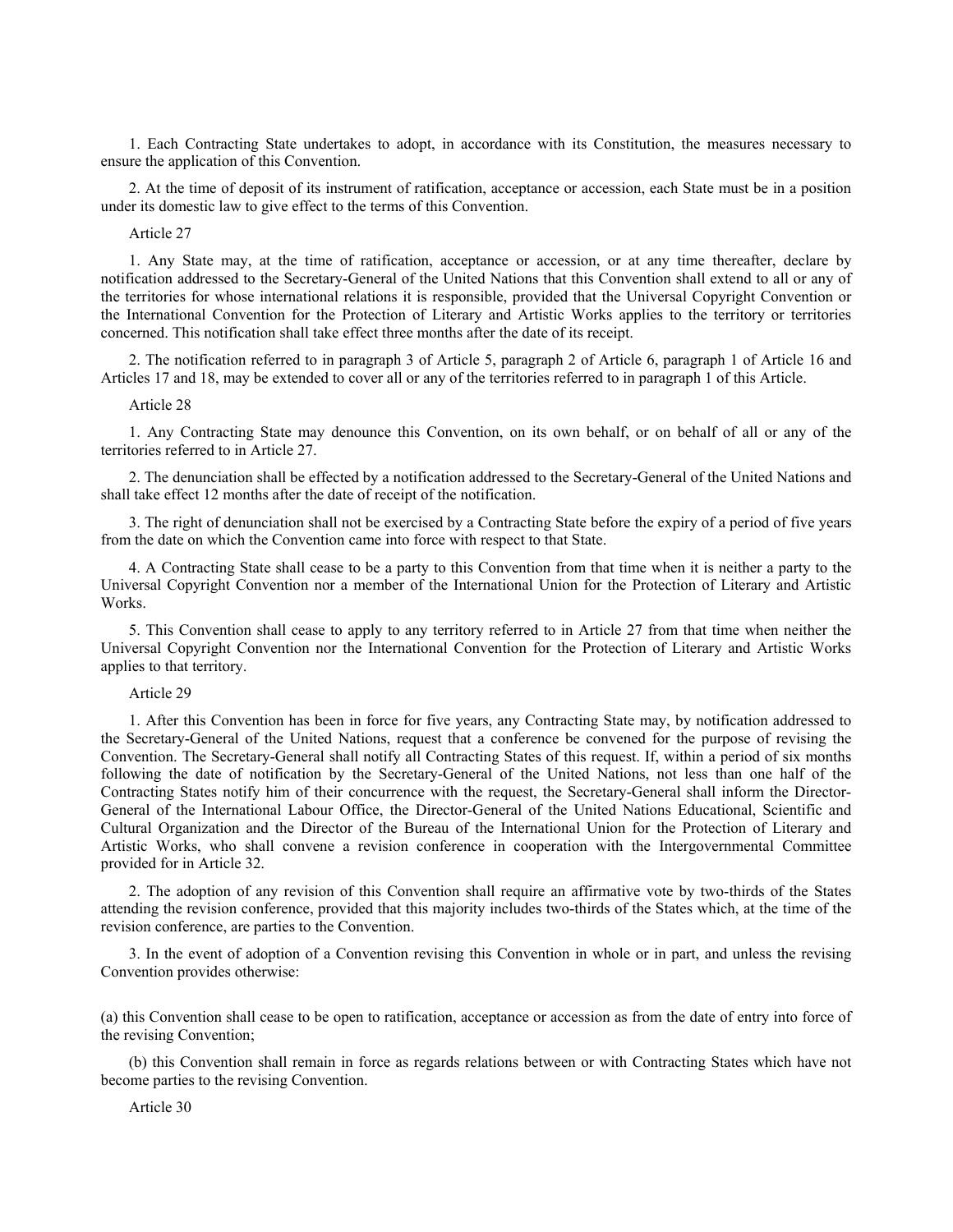Any dispute which may arise between two or more Contracting States concerning the interpretation or application of this Convention and which is not settled by negotiation shall, at the request of any one of the parties to the dispute, be referred to the International Court of Justice for decision, unless they agree to another mode of settlement.

Article 31

Without prejudice to the provisions of paragraph 3 of Article 5, paragraph 2 of Article 6, paragraph 1 of Article 16 and Article 17, no reservation may be made to this Convention.

Article 32

1. An Intergovernmental Committee is hereby established with the following duties:

(a) to study questions concerning the application and operation of this Convention; and

(b) to collect proposals and to prepare documentation for possible revision of this Convention.

2. The Committee shall consist of representatives of the Contracting States, chosen with due regard to equitable geographical distribution. The number of members shall be 6 if there are 12 Contracting States or less, 9 if there are 13 to 18 Contracting States and 12 if there are more than 18 Contracting States.

3. The Committee shall be constituted twelve months after the Convention comes into force by an election organized among the Contracting States, each of which shall have one vote, by the Director-General of the International Labour Office, the Director-General of the United Nations Educational, Scientific and Cultural Organization and the Director of the Bureau of the International Union for the Protection of Literary and Artistic Works, in accordance with rules previously approved by a majority of all Contracting States.

4. The Committee shall elect its Chairman and officers. It shall establish its own rules of procedure. These rules shall in particular provide for the future operation of the Committee and for a method of selecting its members for the future in such a way as to ensure rotation among the various Contracting States.

5. Officials of the International Labour Office, the United Nations Educational, Scientific and Cultural Organization and the Bureau of the International Union for the Protection of Literary and Artistic Works, designated by the Directors-General and the Director thereof, shall constitute the Secretariat of the Committee.

6. Meetings of the Committee, which shall be convened whenever a majority of its members deems it necessary, shall be held successively at the headquarters of the International Labour Office, the United Nations Educational, Scientific and Cultural Organization and the Bureau of the International Union for the Protection of Literary and Artistic Works.

7. Expenses of members of the Committee shall be borne by their respective Governments.

Article 33

1. The present Convention is drawn up in English, French and Spanish, the three texts being equally authentic.

2. In addition, official texts of the present Convention shall be drawn up in German, Italian, and Portuguese.

Article 34

1. The Secretary-General of the United Nations shall notify the States invited to the Conference referred to in Article 23 and every State Member of the United Nations, as well as the Director-General of the International Labour Office, the Director-General of the United Nations Educational, Scientific and Cultural Organization and the Director of the Bureau of the International Union for the Protection of Literary and Artistic Works:

(a) of the deposit of each instrument of ratification, acceptance or accession;

(b) of the date of entry into force of the Convention;

(c) of all notifications, declarations or communications provided for in this Convention;

(d) if any of the situations referred to in paragraphs 4 and 5 of Article 28 arise.